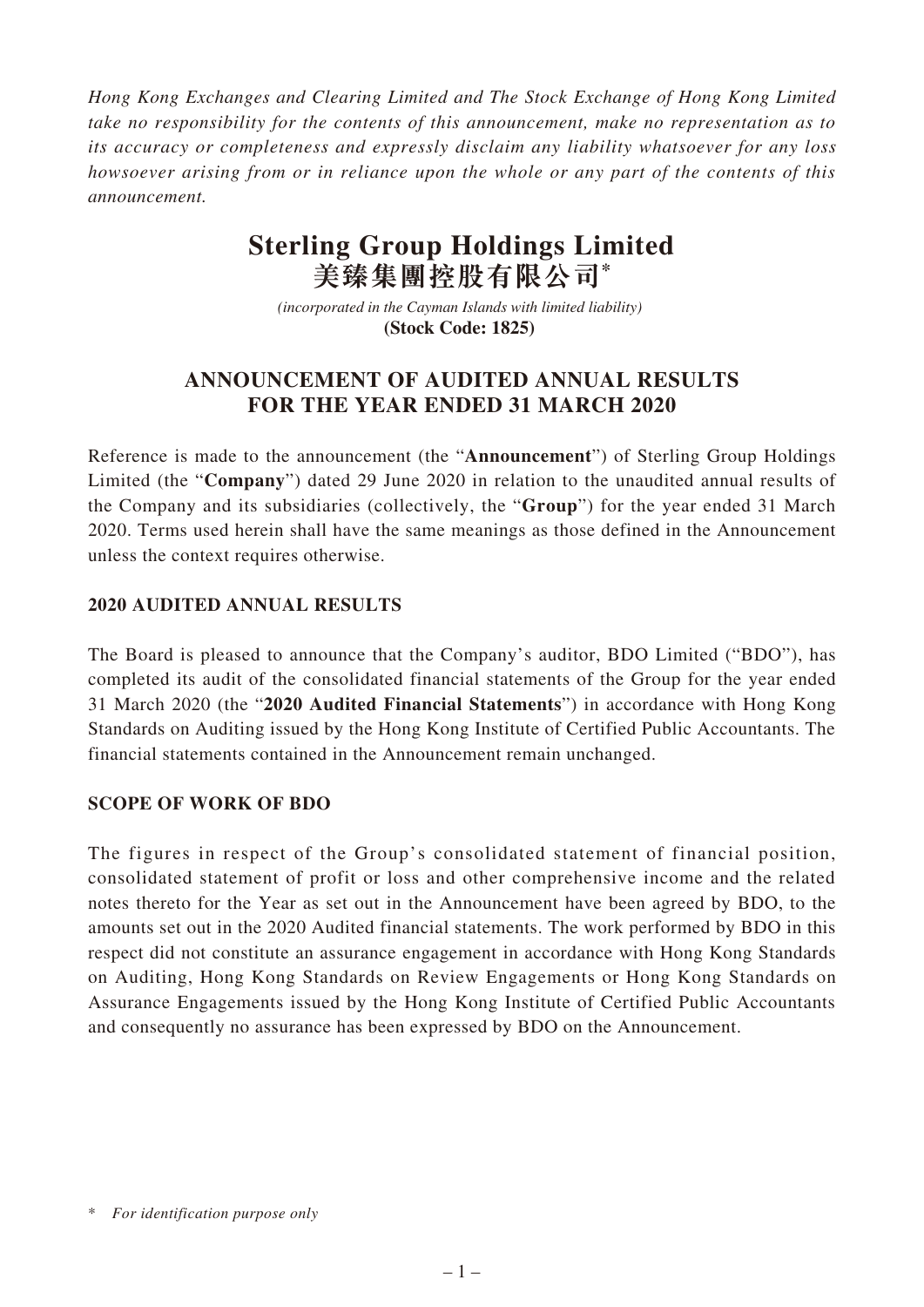## **EXTRACT OF INDEPENDENT AUDITOR'S REPORT**

The following is the extract of the independent auditor's report from the external auditor of the Company:

## "**Opinion**

In our opinion, the consolidated financial statements give a true and fair view of the consolidated financial position of the Group as at 31 March 2020, and of its consolidated financial performance and its consolidated cash flows for the year then ended in accordance with Hong Kong Financial Reporting Standards issued by the Hong Kong Institute of Certified Public Accountants ("**HKICPA**") and have been properly prepared in compliance with the disclosure requirements of the Hong Kong Companies Ordinance.

### **Material Uncertainty Related to Going Concern**

We draw attention to Note 3 (b) to the consolidated financial statements, which indicates that Group incurred a loss of approximately HK\$58,638,000 for the year ended 31 March 2020 and had net current liabilities of approximately HK\$64,483,000 as of that date. These conditions, along with other matters as set forth in Note 3 (b), indicate that a material uncertainty exists that may cast significant doubt on the Group's ability to continue as a going concern. Our opinion is not modified in respect of this matter."

### **REVIEW OF 2020 AUDITED FINANCIAL STATEMENTS**

The 2020 Audited Financial Statements have been reviewed by the Audit Committee and audited by BDO, the auditor of the Company. The unqualified auditor's report will be included in the 2020 annual report of the Group.